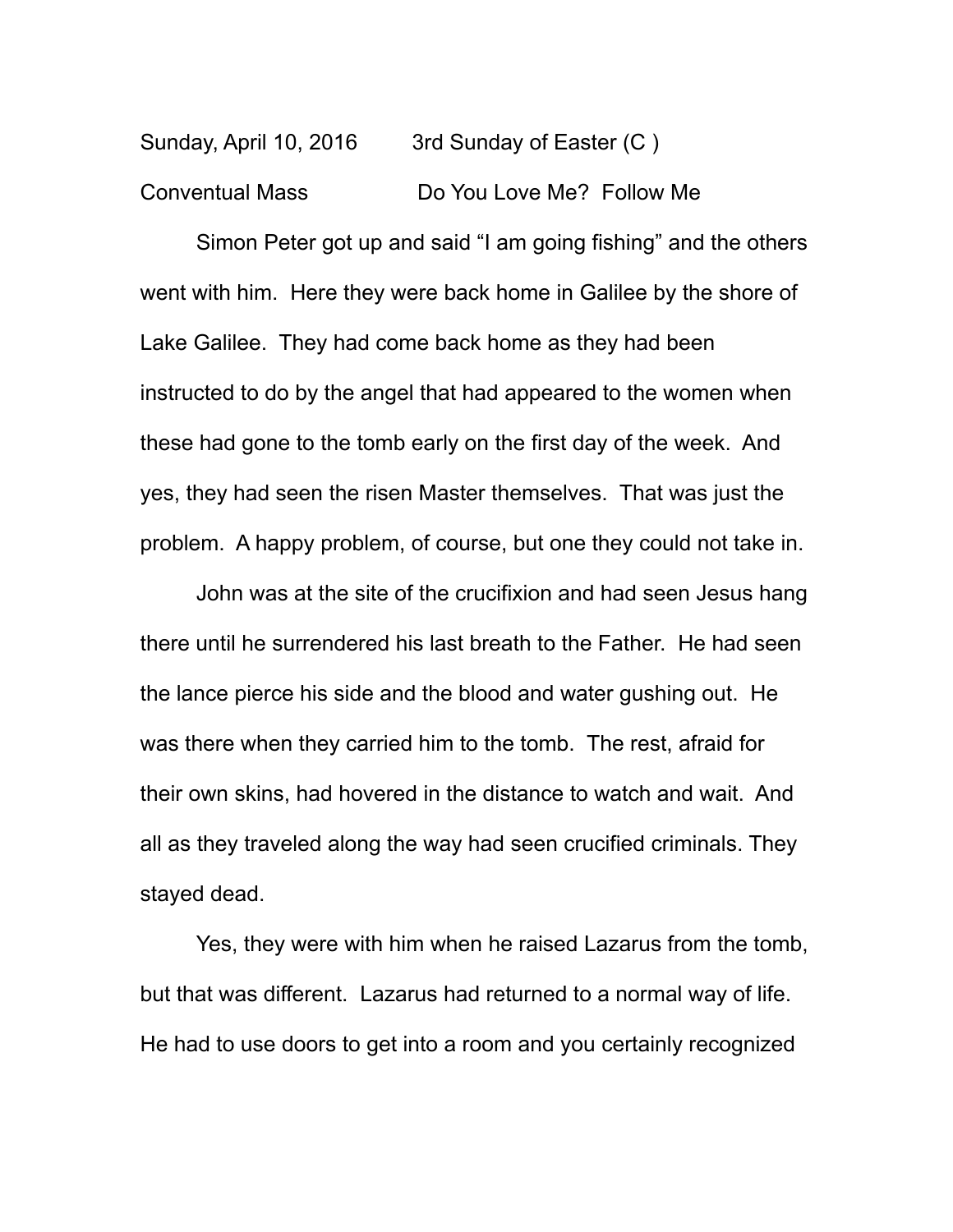his features immediately, even from a distance. The risen Master seemed beyond the reach of space and time, the same Master they knew before yet somehow very different and often enough not recognizable at first glance.

To see him in the flesh and blood again, to know he was alive, to have him whom they loved and who loved them back again was wonderful beyond words. And that was the problem. Their eyes saw, their ears heard, and their hearts beat with joy but their minds could not absorb it. It was, when you came right down to it, beyond belief! It tore at every experience they had. Good news? Joyful news? Of course! Beyond all measure, but it was difficult to digest it, to file it in some known category.

Some people when they are confused, anxious or worried, find their relief in hard work. Simon Peter and his fellow disciples were of that sort. They had come to Galilee as commanded by the Master and now they were awaiting him and the wait was a trying one. So when Peter decided to go fishing, they all decided to go with him hopefully to calm their nerves.

They struggled all night in that dark sea and caught nothing. At the first light of day some stranger on the shore had the nerve to ask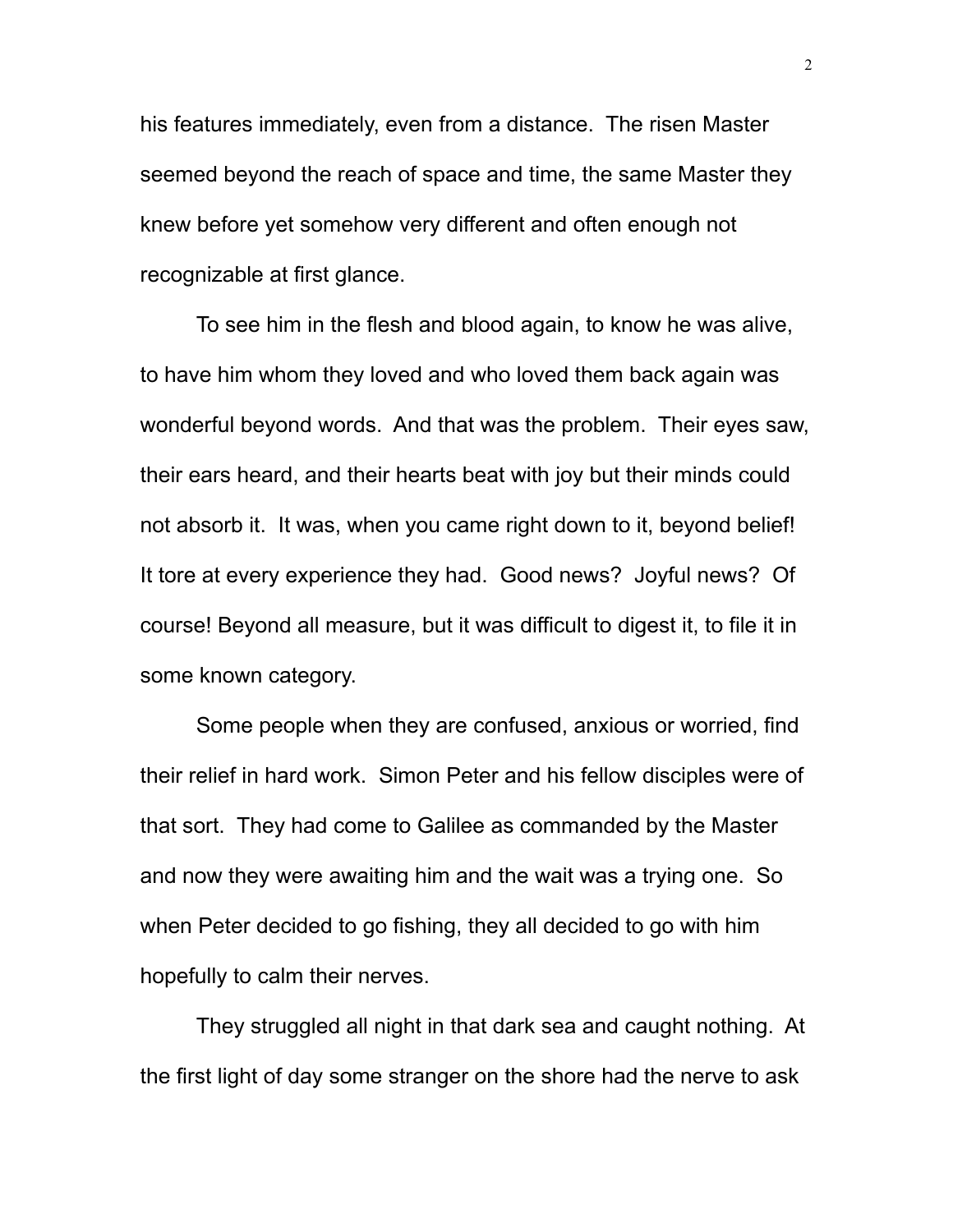them whether they had caught anything. When they yelled back their "no," he gave them a suggestion. Because they had nothing to loose, they followed his instruction and instantly the net began to sink to the bottom as if all the fish in the sea were heading for it. Later they would remember how this catch was sign and foreshadowing of their future vocation and how the world would rush to hear the Good News. Peoples from the ends of the earth would be called and enter the Master's net,

The voice that called to them was familiar, very familiar after all and someone in the boat shouted "It is the Lord!" That's all Simon Peter needed to hear. Impetuous as always, he threw on some clothes and swam to the figure of his beloved Master. The sea, that symbol of evil and chaos for the ancient Jews held no terror for him for it was love that drew him on.

And yet, and yet, there was that matter of his betrayal that still haunted Peter. Even as he swam towards the One he loved, he was filled with embarrassment, with shame. At their final supper together, he had staunchly maintained his willingness to die for Jesus even as Jesus prophesied Peter's betrayal. And fear overtook him and he did what he believed he never could do –betrayed the Master while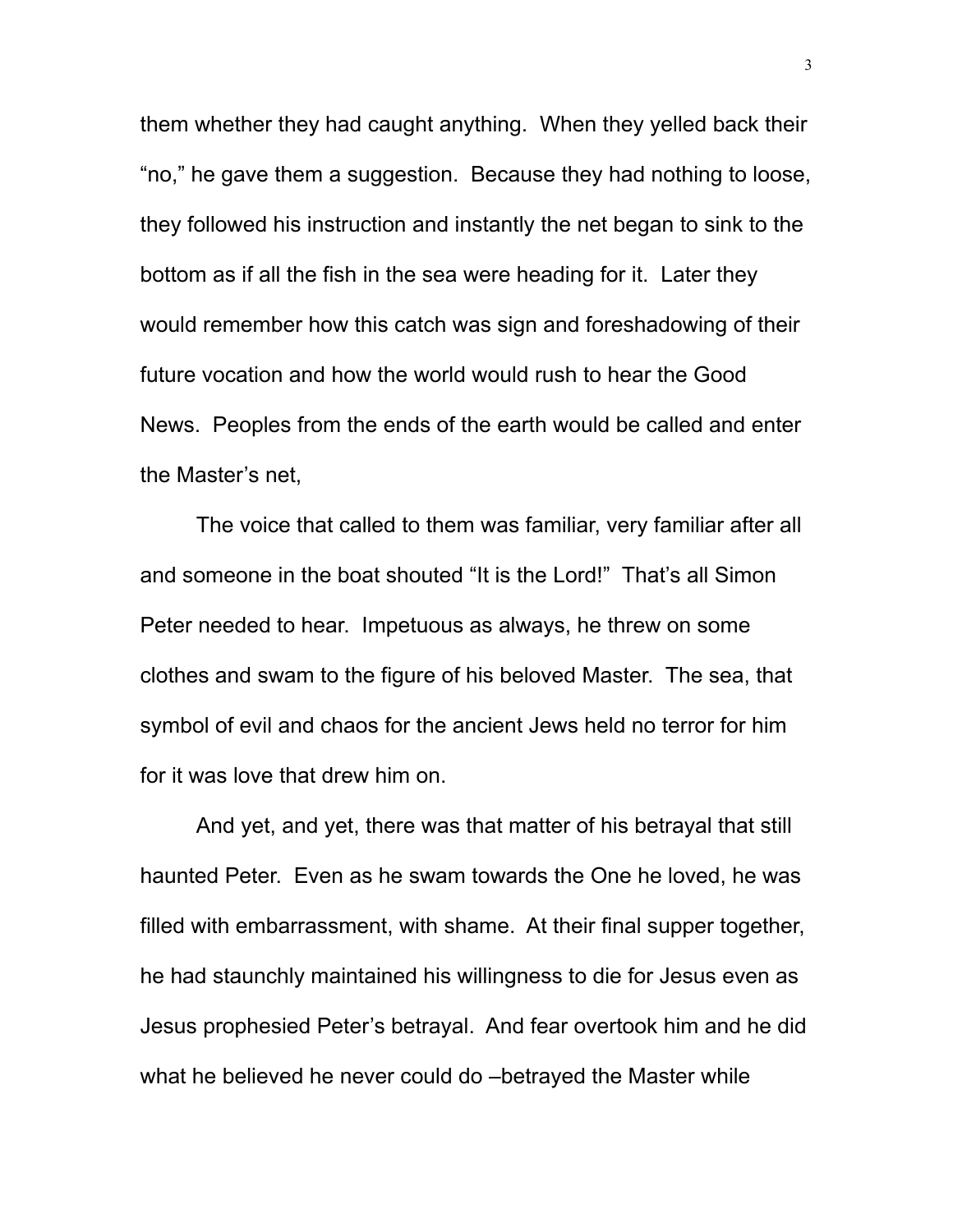sitting at a fire in the high priest's courtyard. And that glance that fell from Jesus' eyes on to his own! How could he ever forget?

Now at another fire on the shore, Jesus had prepared breakfast: bread and fish. The disciples were reminded of the bread and fish Jesus had multiplied for the crowd that followed him, foretelling that special bread, his own body, that he had distributed among them at that last, farewell supper. They were reminded of the bread that was broken at Emmaus and identified him to the two travelers. The bread and fish spoke to them of the Eucharist they had received at his hands. A few hundred years later, images of bread and fish would be painted on catacomb walls representing that great gift of the Eucharist to his disciples and to us.

Breakfast passed without incident. It was a happy affair being together with their old Master again. They joked and laughed as before and stole sideway glances at him who was somehow different, yet the same. How good it was to have him among them, how almost crazed with joy they all were!

And after breakfast, Jesus invited Simon Peter for a little walk! A little fearful and yet delighted to be with him for a private conversation, Peter followed Jesus. Three times Jesus asked Peter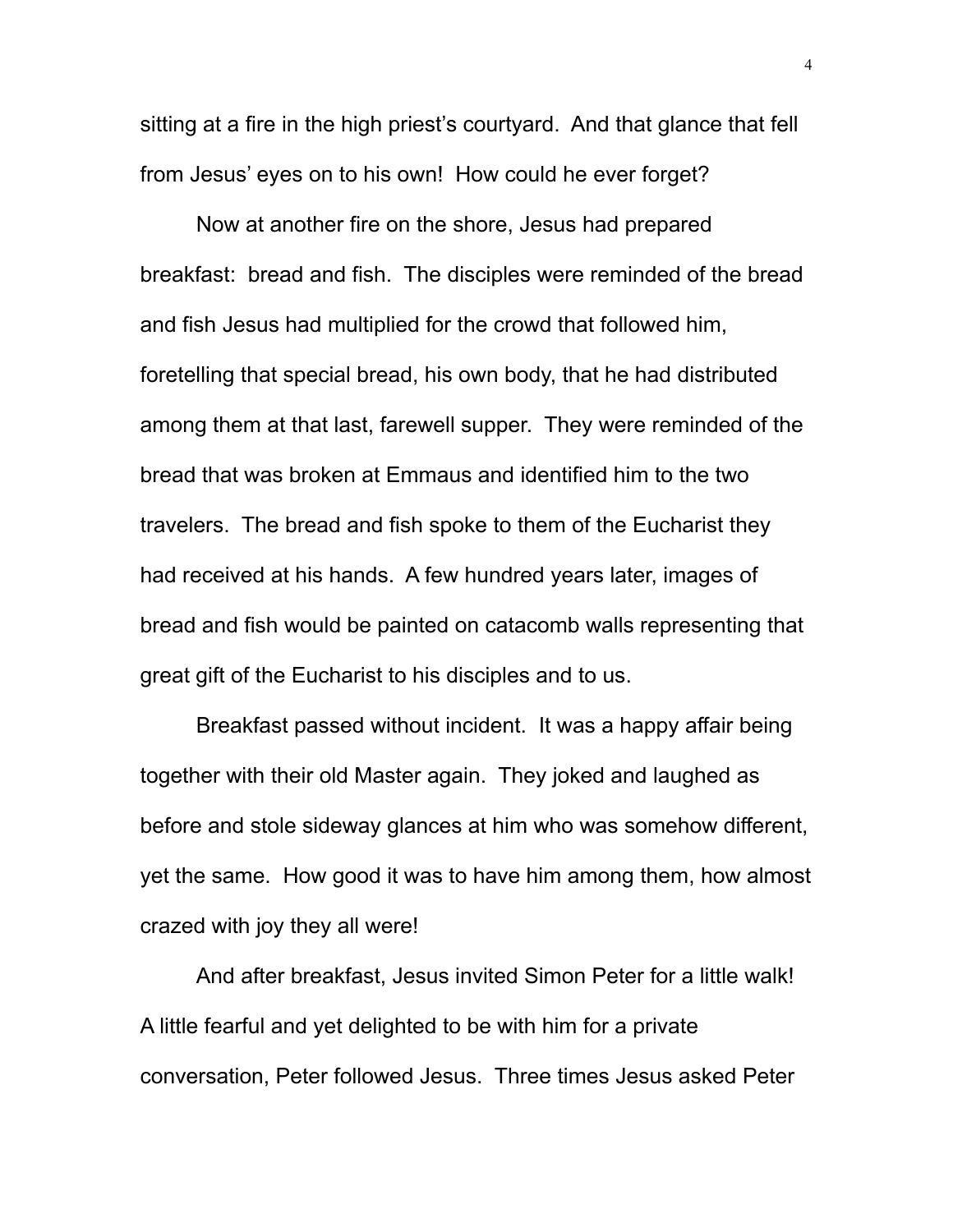whether he, Peter, loved him. Of course, it was to heal the wounds of Pete's betrayal but it was torture as he remembered. "Of course, I love you. You know all things; you know that I love you, you know that in spite of my fall." Jesus then gave Peter a special commission: to shepherd, to feed and take care of his flock.

After that, in a passage not in our gospel today, Jesus would give Peter another command, the same command he gave Peter three years previously by the shores of the same lake, "Follow me!" And Peter would, even to the same death that the Master suffered.

Jesus, the Master, comes to each of us as well and asks each of us "Do you love me?" He asks it again and again because like Peter at the Last Supper, the spirit is willing but the flesh is weak. Jesus was human as well as divine and I think he needed to hear Peter's declaration of love especially in light of both Peter's and Judas' betrayal. To each of us he also gives a commission. It is not necessarily a commission to journey to foreign countries to bring others to Jesus. It is in every case a commission to live out our lives according to the Gospel in such a way that others will come to Christ, as the net of the Gospel foretold. And to each of us, the risen Christ